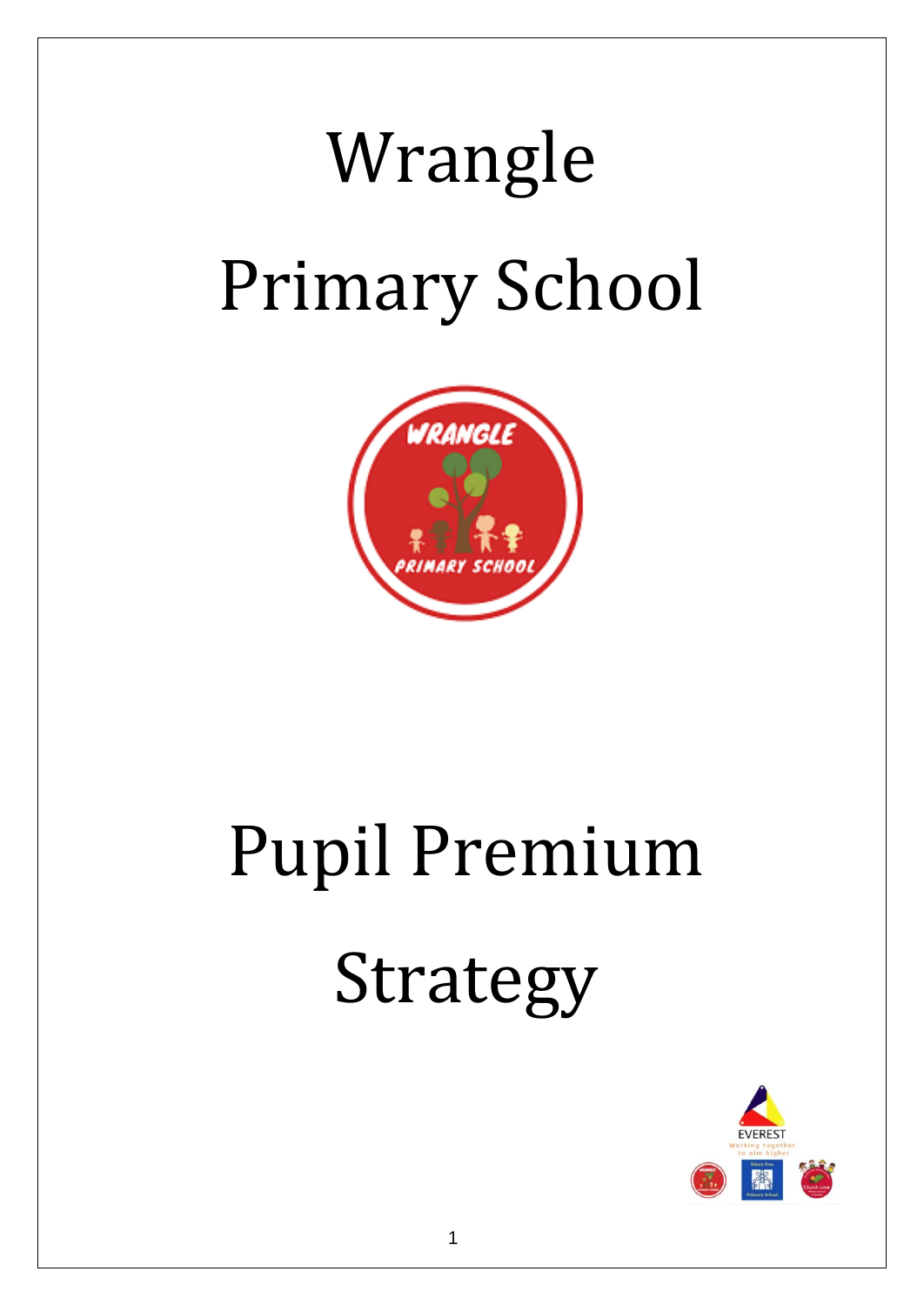## **Pupil premium strategy statement**

This statement details our school's use of pupil premium (and recovery premium for the 2021 to 2022 academic year) funding to help improve the attainment of our disadvantaged pupils.

It outlines our pupil premium strategy, how we intend to spend the funding in this academic year and the effect that last year's spending of pupil premium had within our school.

### **School overview**

| <b>Detail</b>                                                              | <b>Data</b>                      |
|----------------------------------------------------------------------------|----------------------------------|
| School name                                                                | <b>Wrangle Primary</b><br>School |
| Number of pupils in school                                                 | 57                               |
| Proportion (%) of pupil premium eligible pupils                            | 44%                              |
| Academic year/years that our current pupil premium strategy<br>plan covers | 2021/22                          |
| Date this statement was published                                          | September 2021                   |
| Date on which it will be reviewed                                          | September 2022                   |
| Statement authorised by                                                    | <b>Matt Petch</b>                |
| Pupil premium lead                                                         | <b>Matt Petch</b>                |
| Pupil premium governor lead                                                | <b>Stuart Pinchbeck</b>          |

#### **Funding overview**

| <b>Detail</b>                                             | Amount  |
|-----------------------------------------------------------|---------|
| Pupil premium funding allocation this academic year       | £29,590 |
| Recovery premium funding allocation this academic year    | £3,190  |
| Pupil premium funding carried forward from previous years | £0      |
| Catch-up funding carried forward from 2020-21             | £0      |
| Total budget for this academic year                       | £32,780 |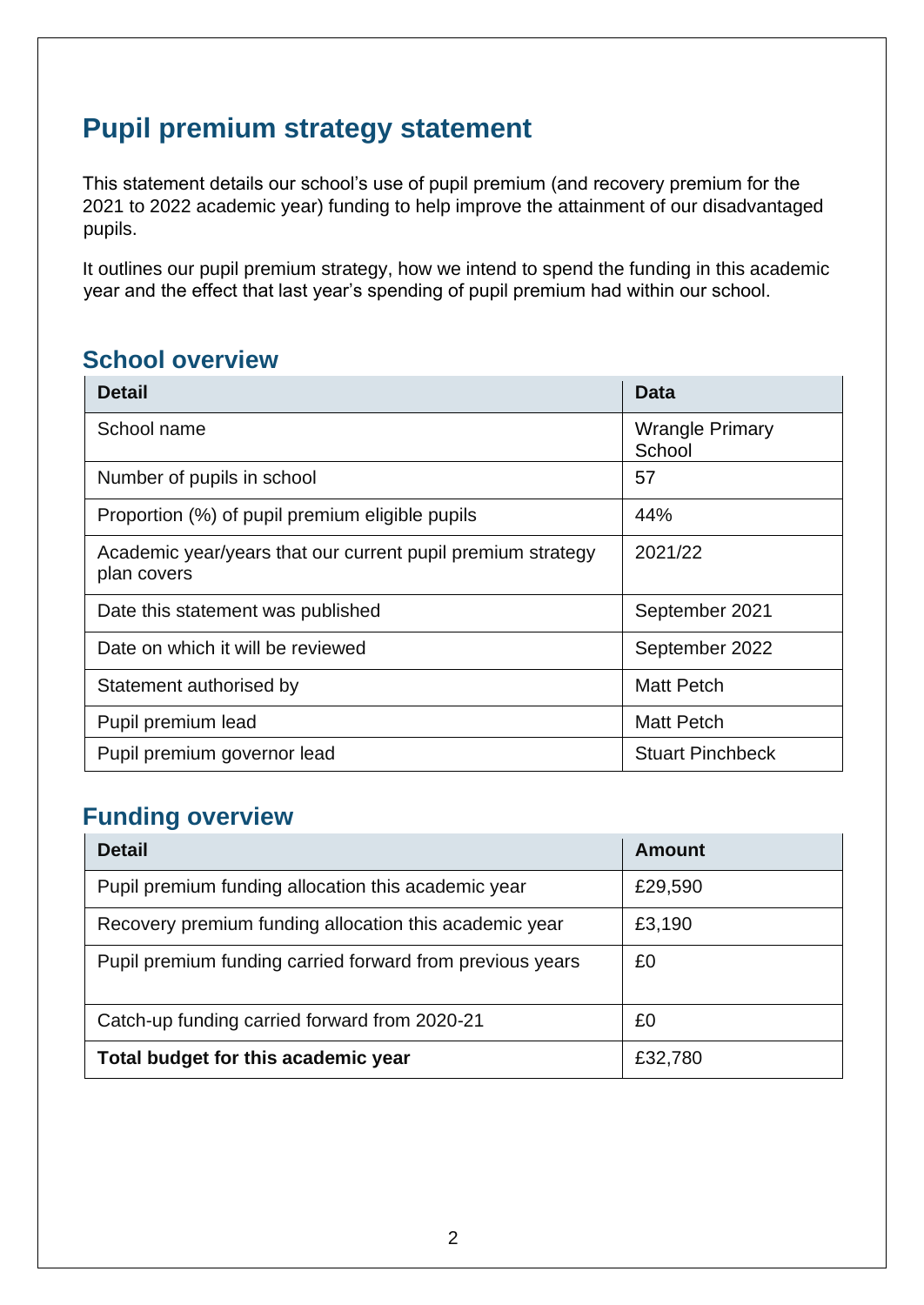# **Part A: Pupil premium strategy plan**

#### **Statement of intent**

It is our intention that all pupils at Wrangle Primary School, regardless of their backgrounds or the challenges they face, make good progress and strive to achieve well across all subject areas. It is the implementation of the pupil premium strategy to support disadvantaged pupils to achieve that goal.

We carefully consider the common barriers to learning for disadvantaged children can be - but are not always – when planning how we implement our spending of the Pupil Premium Funding. Barriers in our setting include: less support at home, weak language and communication skills, lack of confidence and some behaviour difficulties.

Quality first teaching is at the heart of our approach, with a focus on areas in which disadvantaged pupils require the most support. This is proven to have the greatest impact on closing the disadvantage attainment gap and at the same time will benefit the non-disadvantaged pupils in our school.

Our strategy is also integral to wider school plans for education recovery, notably in its targeted support through the one-to-one intervention for pupils whose education has been worst affected, including non-disadvantaged pupils.

*Ultimate objectives:*

- Disadvantaged pupils will make expected or better progress in reading, writing and maths.
- The social and emotional development of disadvantaged pupils will have improved.

#### *Achieving these objectives:*

• All of our chosen approaches relate to improving outcomes in reading, writing and maths or the social and emotional development of disadvantaged pupils

In 2021-22, in addition to the pupil premium, we will use the recovery premium for specific activities to support pupils to catch up for lost teaching over the previous two academic years. We will spend the funding in the best way for our cohort and circumstances and will prioritise support for pupils according to their need. Like the pupil premium, we will use the funding to support a wider cohort of pupils than those who attract the funding. We will direct recovery premium spending where the need is greatest.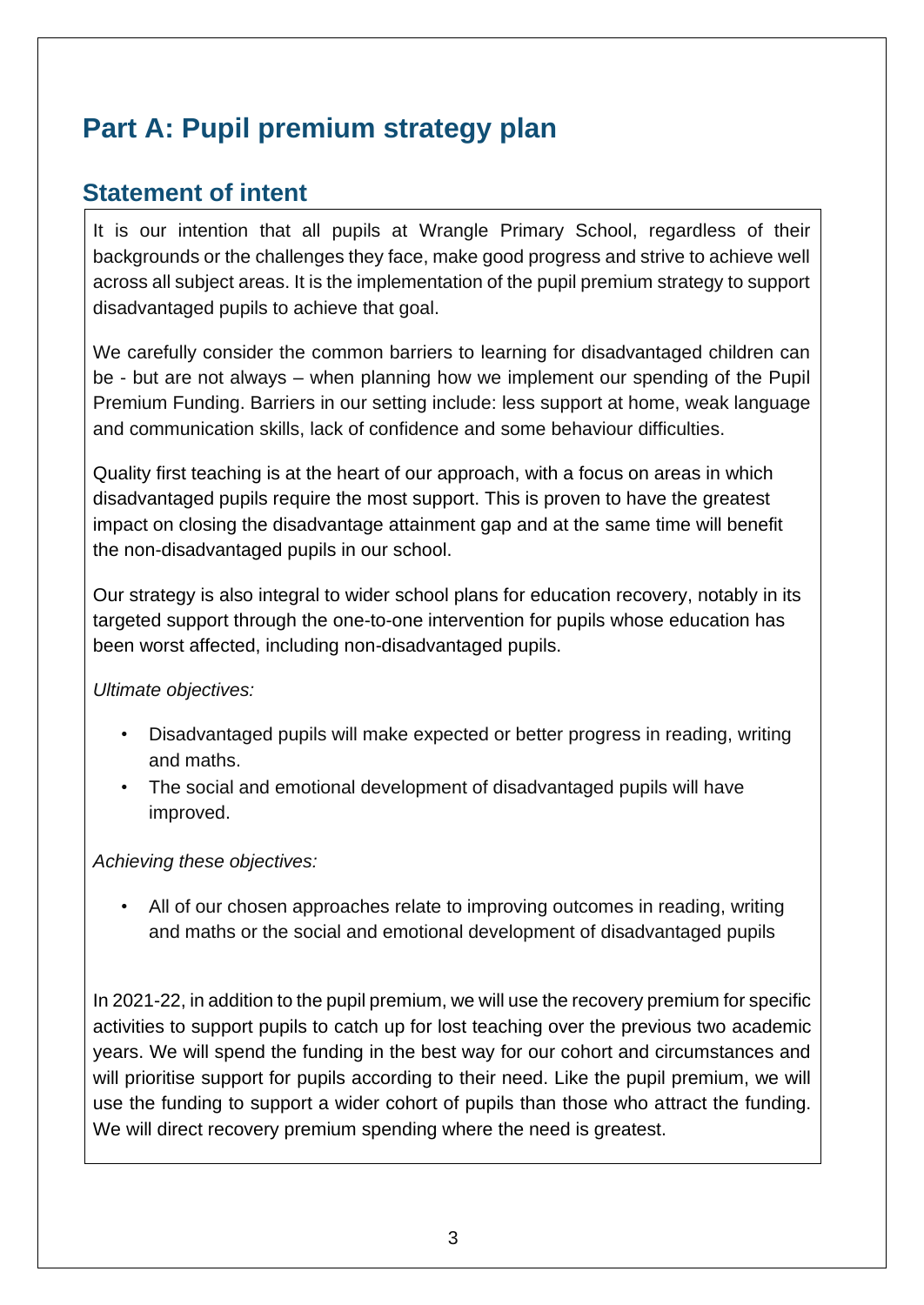The range of provision the Governors consider making for this group include and would not be limited to:

- To allocate additional teaching assistants with dedicated hours providing small group work with an experienced TA or HLTA focused on overcoming gaps in learning
- 1-1 support for pastoral work
- Additional teaching and learning opportunities provided through trained TAs or external agencies
- All our work through the pupil premium will be aimed at accelerating progress, with the ambition of moving children to at least age-related expectations.
- Pay for activities, educational visits, equipment, experiences and residential visits. Ensuring children have first-hand experiences to use in their learning in the classroom.
- Behaviour and nurture support.

#### **Challenges**

This details the key challenges to achievement that we have identified among our disadvantaged pupils.

| <b>Challenge</b><br>number | <b>Detail of challenge</b>                                                                                                                                                                                                                                                                                                                                                                             |
|----------------------------|--------------------------------------------------------------------------------------------------------------------------------------------------------------------------------------------------------------------------------------------------------------------------------------------------------------------------------------------------------------------------------------------------------|
| 1                          | <b>Gaps in learning</b><br>Although the number of pupils is not significant in each year group, our<br>internal assessments indicate that attainment in the core subjects among<br>disadvantaged pupils is slightly below that of non-disadvantaged pupils.                                                                                                                                            |
| $\overline{2}$             | Emotional, social and behavioural issues for some disadvantaged<br>pupils.<br>Our invention and re-introduction of the Emotional Literacy (ELSA)<br>assessments and observations indicate that the wellbeing of many of our<br>disadvantaged pupils has been exacerbated by partial school closures to<br>a greater extent than for other pupils. These findings are supported by<br>national studies. |
| 3                          | Vocabulary gap for some disadvantaged pupils.<br>Assessments, observations, and discussions with pupils indicate<br>underdeveloped oral language skills and vocabulary gaps among many<br>disadvantaged pupils.                                                                                                                                                                                        |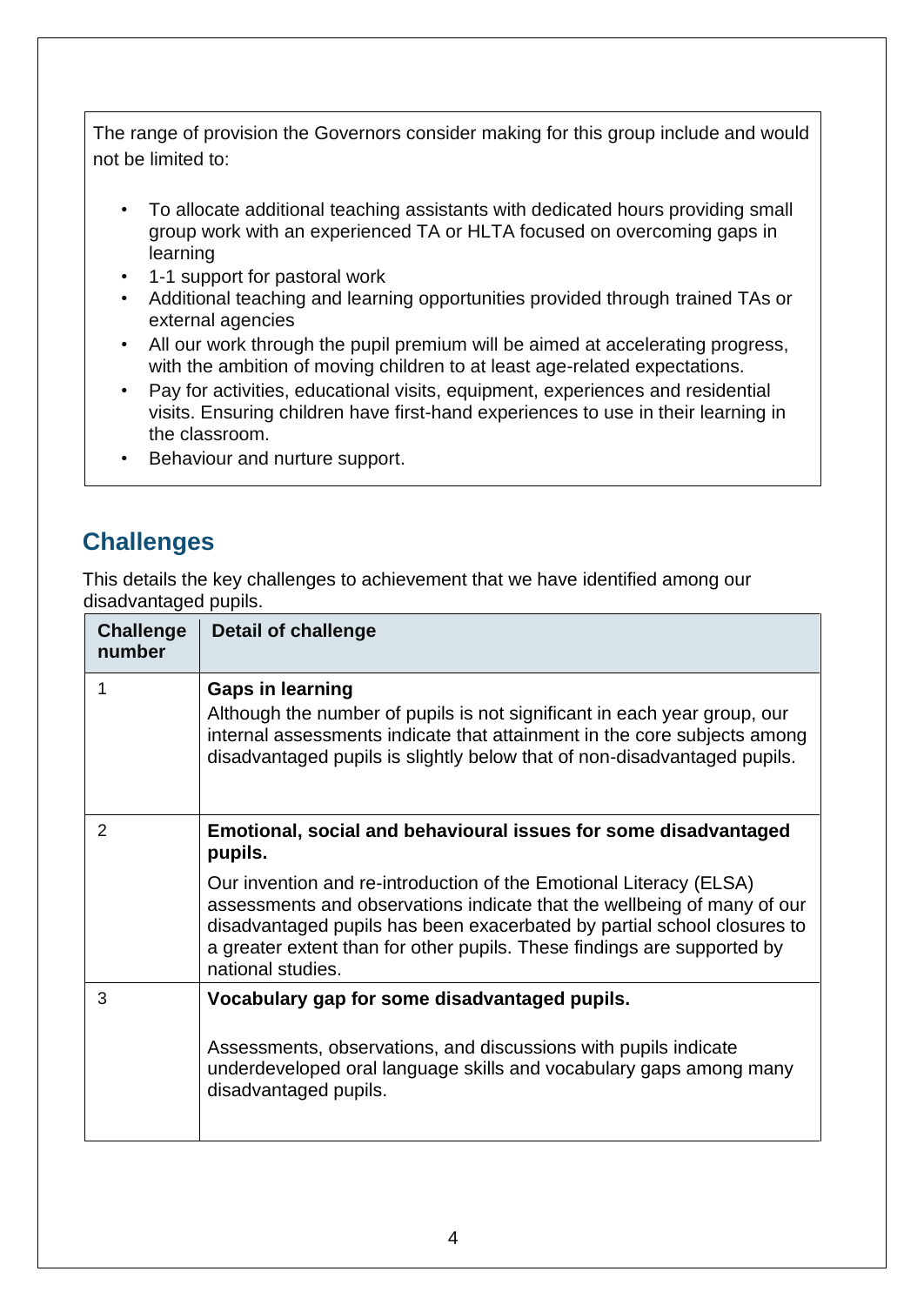| Attendance on visits/trips/experiences of some disadvantaged<br>pupils is lower than non-disadvantaged peers. |
|---------------------------------------------------------------------------------------------------------------|
|                                                                                                               |

#### **Intended outcomes**

This explains the outcomes we are aiming for **by the end of our current strategy plan**, and how we will measure whether they have been achieved.

| <b>Intended outcome</b>                                                            | <b>Success criteria</b>                                                                                                                                                                                                              |
|------------------------------------------------------------------------------------|--------------------------------------------------------------------------------------------------------------------------------------------------------------------------------------------------------------------------------------|
| All disadvantaged pupils will make good<br>progress.                               | Disadvantaged pupils will achieve above<br>national average progress scores in KS2<br>Reading, Writing and Maths.                                                                                                                    |
| The social and emotional development of<br>disadvantaged pupils will be maximised. | The social and emotional development of<br>disadvantaged pupils will have improved.<br>This will be measured via ELSA<br>assessment improvements from baseline<br>to July. Pupil survey and staff surveys will<br>also reflect this. |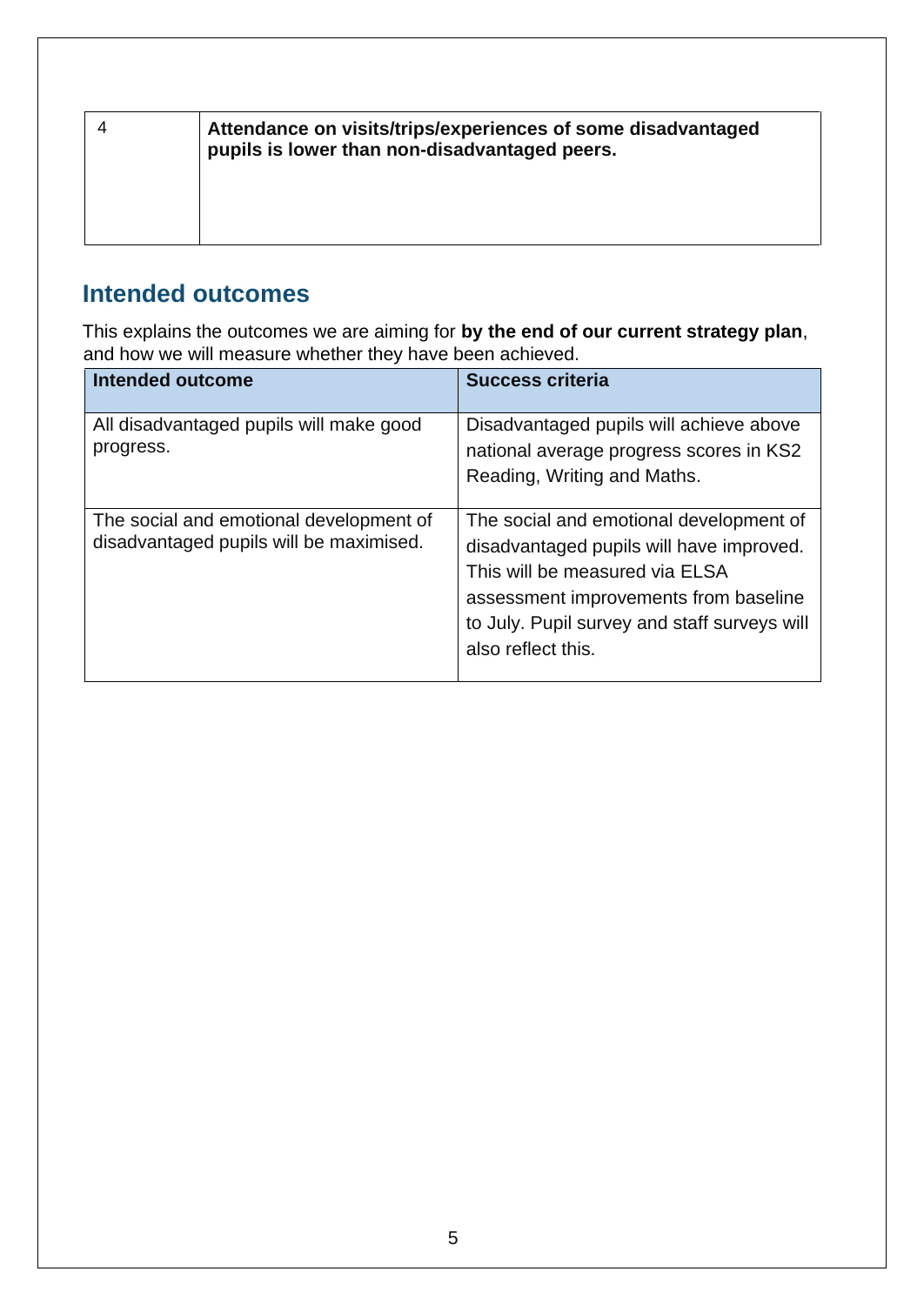#### **Activity in this academic year**

This details how we intend to spend our pupil premium (and recovery premium funding) **this academic year** to address the challenges listed above.

#### **Teaching**

Budgeted cost: **£0**

| <b>Activity</b> | <b>Evidence that supports this</b><br>approach | <b>Challenge</b><br>number(s)<br>addressed |
|-----------------|------------------------------------------------|--------------------------------------------|
|                 |                                                |                                            |

#### **Targeted academic support**

#### Budgeted cost: **£21,320**

| <b>Activity</b>                                                                                                                                                                                | <b>Evidence that supports this</b><br>approach                                                                                                                                                                                                        | <b>Challenge</b><br>number(s)<br>addressed |
|------------------------------------------------------------------------------------------------------------------------------------------------------------------------------------------------|-------------------------------------------------------------------------------------------------------------------------------------------------------------------------------------------------------------------------------------------------------|--------------------------------------------|
| One-to-one and small group<br>tuition:<br>Leaders to provide targeted<br>support teaching, to improve<br>outcomes for children.<br>Intervention teacher<br>employed four mornings per<br>week. | Small group tuition has an average<br>impact of four months' additional<br>progress over the course of a year<br>$(EEF)$ .<br>https://educationendowmentfoundatio<br>n.org.uk/education-<br>evidence/teachinglearning-toolkit/small-<br>group-tuition | 1,3,                                       |
| Additional teaching<br>assistants to work in year<br>groups                                                                                                                                    |                                                                                                                                                                                                                                                       |                                            |
| Teaching assistants to<br>provide specific additional<br>support for identified pupils.                                                                                                        |                                                                                                                                                                                                                                                       |                                            |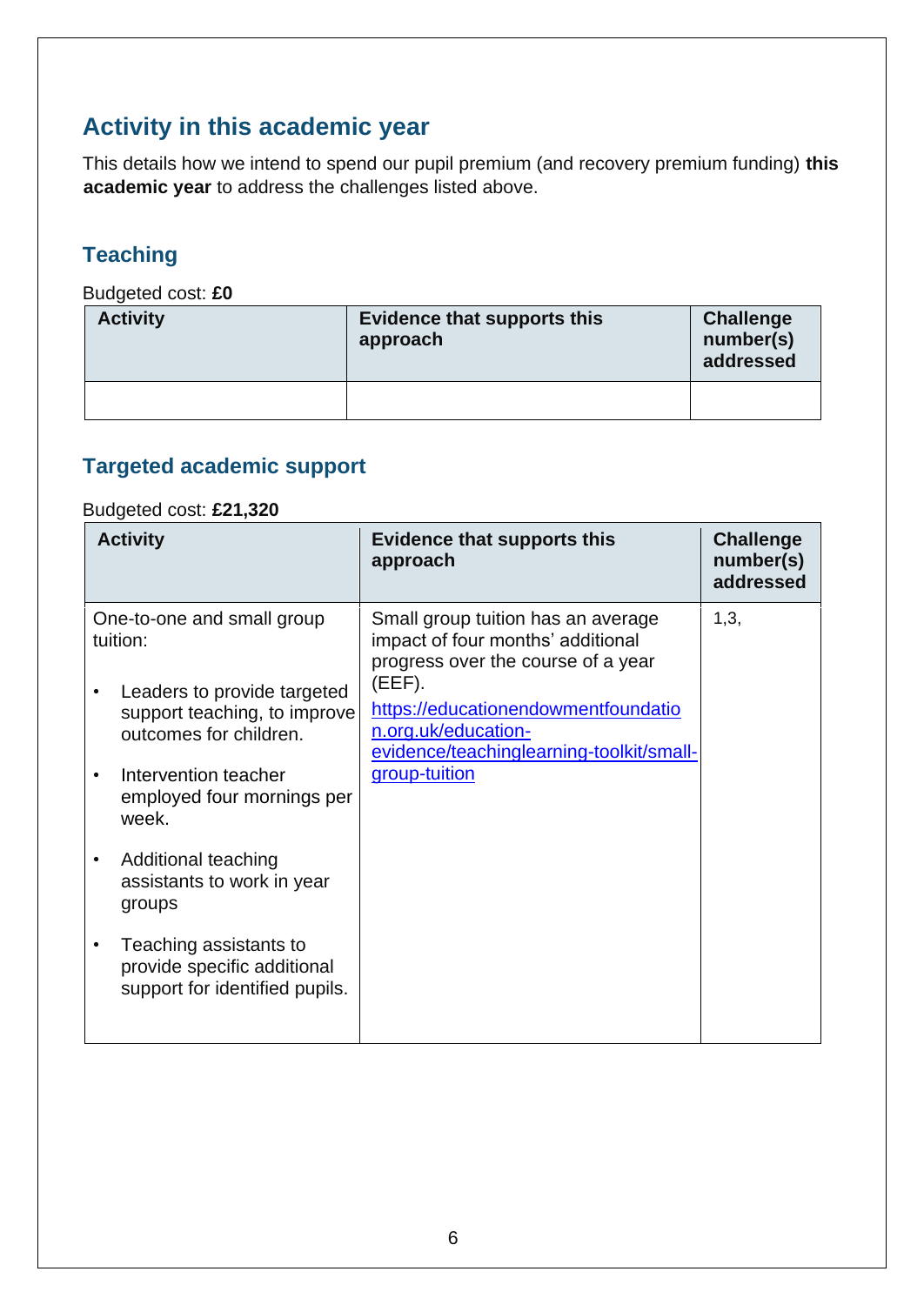| Additional phonics sessions<br>targeted at disadvantaged<br>pupils who require further<br>phonics support. This will be<br>delivered in collaboration with<br>our local English hub. | Phonics approaches have a strong<br>evidence base indicating a positive<br>impact on pupils, particularly from<br>disadvantaged backgrounds. Targeted<br>phonics interventions have been shown<br>to be more effective when delivered as<br>regular sessions over a period up to 12<br>weeks:<br><b>Phonics   Toolkit Strand   Education</b><br><b>Endowment Foundation   EEF</b> | 1    |
|--------------------------------------------------------------------------------------------------------------------------------------------------------------------------------------|-----------------------------------------------------------------------------------------------------------------------------------------------------------------------------------------------------------------------------------------------------------------------------------------------------------------------------------------------------------------------------------|------|
| Provide additional support for<br>pupils with special<br>educational needs and/or<br>disabilities.<br><b>Additional STT allowance</b>                                                | EEF's five evidence-based<br>recommendations to support pupils<br>with SEND:<br>https://educationendowmentfoundatio<br>n.org.uk/educationevidence/guidance-<br>reports/send                                                                                                                                                                                                       | 1, 3 |

### **Wider strategies**

Budgeted cost: **£11,460**

| <b>Activity</b>                                                                                                                   | <b>Evidence that supports this</b><br>approach                                                                                                                                                                                                                                                     | <b>Challenge</b><br>number(s)<br>addressed |
|-----------------------------------------------------------------------------------------------------------------------------------|----------------------------------------------------------------------------------------------------------------------------------------------------------------------------------------------------------------------------------------------------------------------------------------------------|--------------------------------------------|
| Curriculum focus on, and<br>learning mentor time<br>allocated to, the social and<br>emotional learning and<br>wellbeing of pupils | Evidence from the EEF's Teaching and<br>Learning Toolkit suggests that effective<br>social and emotional learning can lead<br>to learning gains of $+4$ months over the<br>course of a year.<br>https://educationendowmentfoundation<br>.org.uk/education-<br>evidence/guidancereports/primary-sel | 2                                          |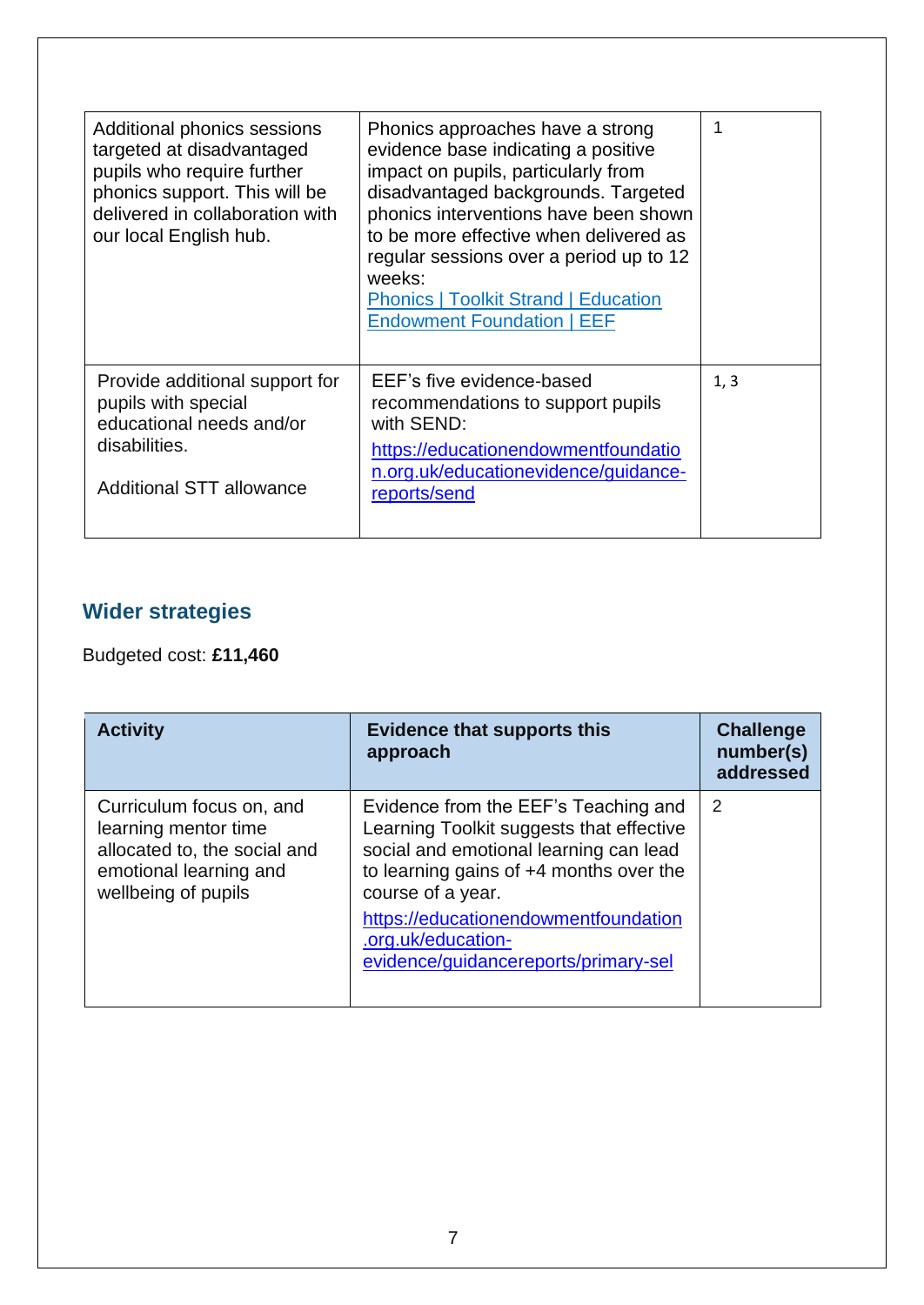| Purchase of equipment and<br>provision including experiences,<br>trips and uniform | Previous reviews of Pupil Premium<br>strategies have shown this an effective<br>method to work closely with families and to<br>support the development of opportunities<br>for pupils that would not have otherwise<br>been afforded to them. | 4 |
|------------------------------------------------------------------------------------|-----------------------------------------------------------------------------------------------------------------------------------------------------------------------------------------------------------------------------------------------|---|
|------------------------------------------------------------------------------------|-----------------------------------------------------------------------------------------------------------------------------------------------------------------------------------------------------------------------------------------------|---|

**Total budgeted cost: £32,780**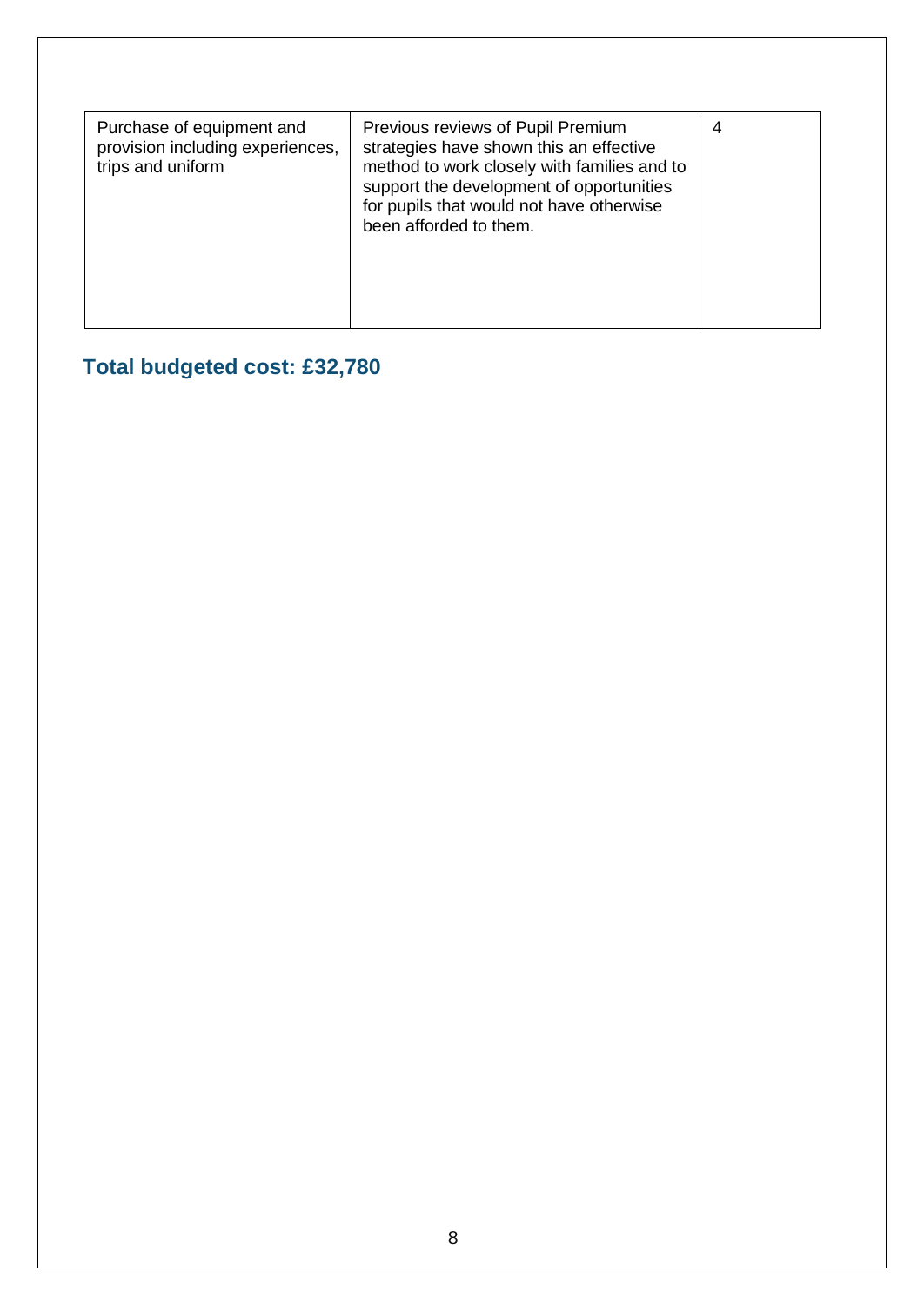## **Part B: Review of outcomes in the previous academic year**

#### **Pupil premium strategy outcomes**

This details the impact that our pupil premium activity had on pupils in the 2020 to 2021 academic year.

As a result of the cancellation of all statutory tests and the performance measures not being published for 2020/2021 academic year, teacher assessments were used throughout the year based on standardised teacher tests and moderated teacher assessments.

As with national results, the pandemic appears to have had a greater impact on disadvantaged pupils overall but not in all year groups. On returning to school, we undertook baselines to see where there were gaps in learning to support with the planning of interventions. At the end of the summer term 12-week intervention cycle, all pupils made excellent progress from their starting points.

Year 6 pupils achieved standards in line with their non-disadvantaged peers, with 71% achieving expected standard in Reading, Writing and Maths. 75% of all pupils achieved the expected standard in Reading, Writing and Maths, according to our teacher assessment.

Using the pupil premium to give additional phonics lessons to Y2 pupils in order to fill gaps in learning resulted in 100% of disadvantaged pupils passing the 2020 Y2 Phonics Screening Check. However, our teacher assessment showed that none of the disadvantages pupils in Y2 met the expected standard in Reading or Writing, this is something we will focus heavily upon in the 2021/22 academic year.

The impact was mitigated by our resolution to maintain a high-quality curriculum, including during periods of partial closure, which was aided by use Google Classroom to provide effective remote education.

Our assessments and observations indicated that pupil behaviour, wellbeing and mental health were significantly impacted last year, primarily due to COVID-19-related issues. The impact was particularly acute for disadvantaged pupils. We used pupil premium funding to provide wellbeing support for all pupils, and targeted interventions where required.